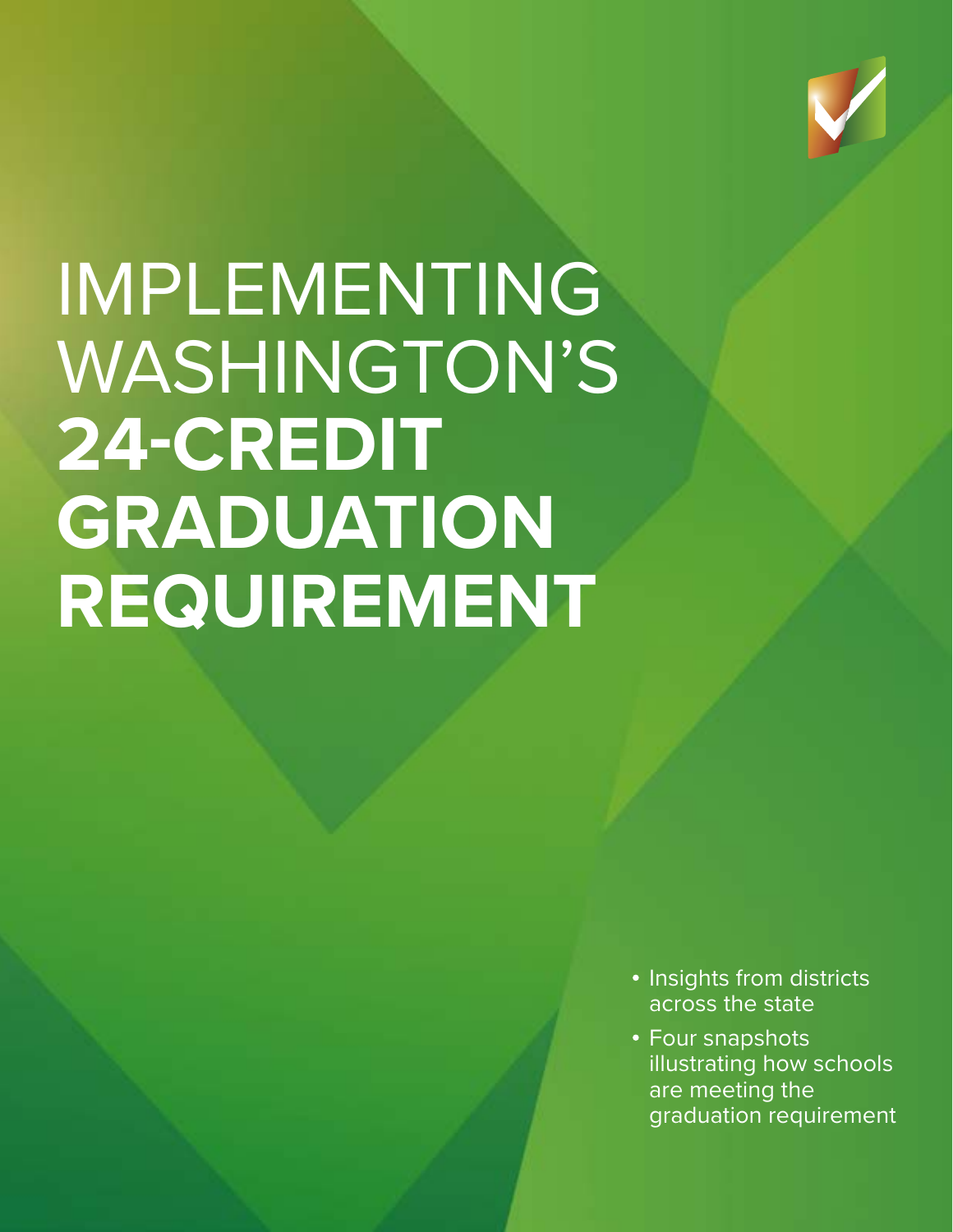#### **Scheduling changes**

- Five-period trimester
- 4 x 8 or A/B block semester
- Seven period day
- Incorporating an advisory period to support student success

### **Changes to crediting**

- Competency-based Crediting: There are nine options<sup>3</sup>, the most commonly used are:
- Online learning and personalized learning platforms driven by technology
- Performance on a districtdetermined assessment
- Alternative Learning Environments (ALE) and Work-Based Learning
- Course-equivalency: allowing a class to meet both a core subject & CTE requirement

# **How are districts meeting the requirement?**

# **24- CREDIT** INSIGHTS OVERVIEW

# **In 2014 the Washington Legislature passed SB 65521 , implementing a 24-credit graduation requirement for the class of 2019 and beyond.**

- For the one-third of districts not on track to meet the graduation requirement by 2019, why?
- For those implementing the requirements, how did they make changes and what lessons can be identified for other districts?

Eight years of research and stakeholder engagement led by the State Board of Education (SBE) helped to shape this law, which was designed to ensure every Washington student would be eligible for the college or career path of their choosing. Specifically, it aimed to address persistent barriers preventing students from being prepared for success in life after high school, including:

# **Why and how is LEV studying implementation?**

Since the law is intended to remove barriers to post-secondary education for all of Washington students — and only two-thirds of districts are currently implementing it — the League of Education Voters (LEV) sought to understand the slow path to full implementation. We undertook a research study to answer the following questions:

We conducted 21 key informant interviews between January through September 2018. This report provides an overview of varied approaches in a range of districts to this new state law requirement.

The 24-credit framework was designed to be both rigorous and flexible, and to enable students to pursue the career path of their choice. It allows students to meet the admission requirements of a two- or four- year degree program, apprenticeship, or technical program. Seven of the 24 credits are flexible; these include 4 elective credits and 3 Personalized Pathway Credits chosen by students based on their personal interests and High School and Beyond Plans.

By Jennifer Guerrero Flood

- Students discovering during their senior year of high school that they had not met the minimum course requirements to be eligible for Washington's public four-year universities,
- Students accruing debt to take classes in college or degree programs that they should have taken as high school students, and
- Students of color and from low-income households being tracked away from college given their disproportionate concentration in schools providing the fewest college-track classes and the least college counseling support.

As of December 2018, roughly two-thirds of districts (170 of 252 districts) will meet the requirement for the class of 2019<sup>1</sup>, and one-third have delayed implementation under a two-year waiver.

While the 24-credit requirement was designed to allow districts to reimagine their programs entirely — including moving away from seat-time and towards competencybased credit options — many have focused on scheduling changes. The focus on scheduling is because the most prevalent schedule has been one of six-period semesters, and in that model if a student fails even one class, they will be off track from graduating on-time with 24 credits and will be dependent upon whether their district offers summer school or other credit-retrieval options.

Beginning in 2016 both the SBE and Association of Washington School Principals (AWSP) offered 24-credit Implementation Workshops<sup>2</sup> to assist districts in redesigning their programs in collaboration with their staff and communities. The major changes adopted by districts currently on track to meet the requirement by 2019 fall into these categories: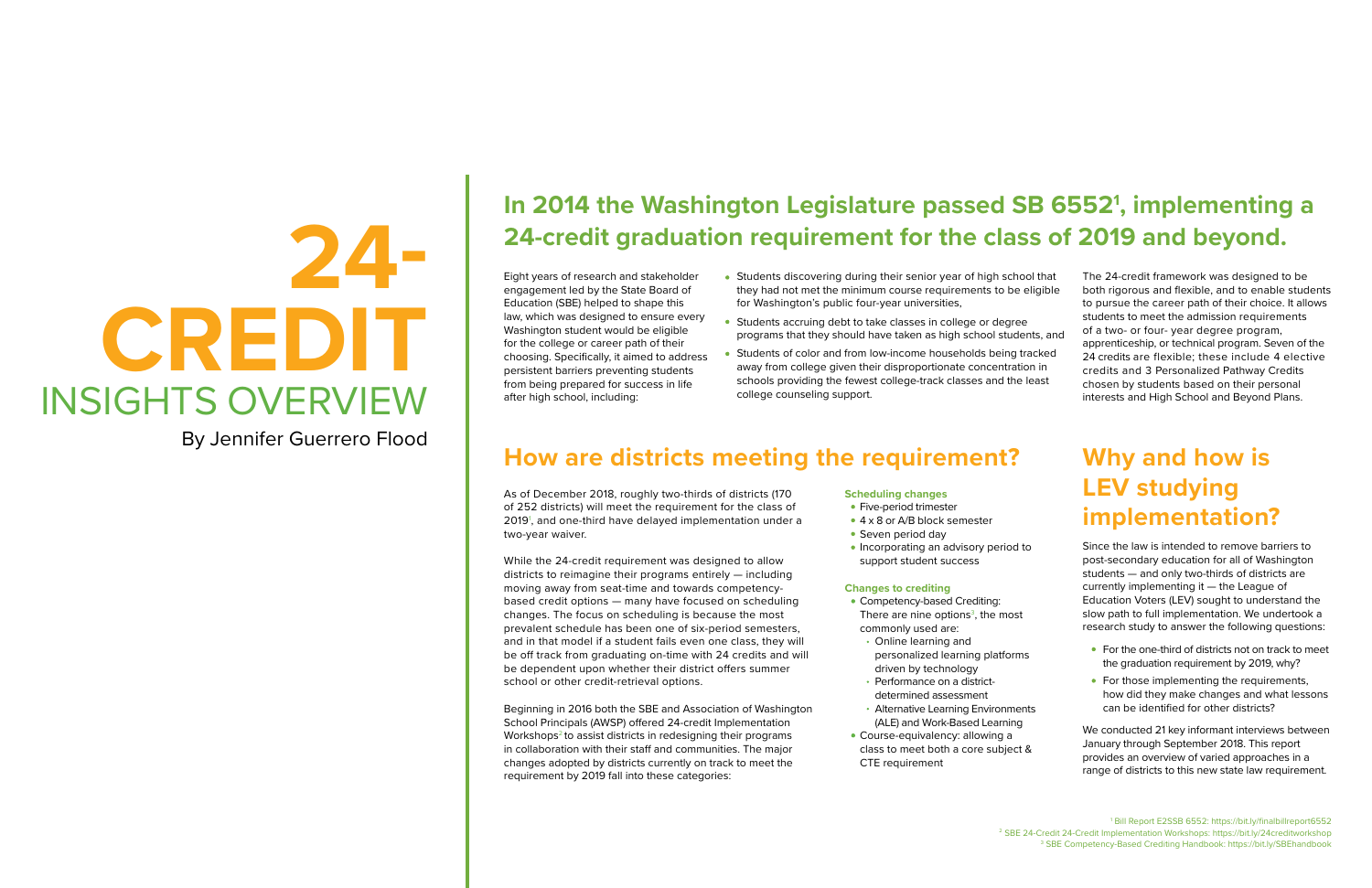#### **Impact on CTE enrollment**

Districts also expressed concern that students will be forced to take fewer Career and Technical Education (CTE) classes (for schools on a 6 period semester) and that the requirements are focused too heavily on college entry requirements.

#### **Staffing Difficulties**

Small, rural districts shared that it will be challenging to add more classes because middle and high schools share the same teachers in core classes, and even some electives.

- Moving to a block schedule or more periods requires more staff and districts are already struggling with recruitment and retention.
- Additionally, rural areas might need to cut some electives (e.g. an art or language teacher might only be able to teach the required classes, not any advanced courses).

#### **Financial costs**

# SPOTLIGHTE **DISTRICTS & SCHOOLS**

Districts interviewed expressed concern about costs associated with adopting a new schedule (e.g., renegotiating new contracts with the union, cost of on-site licenses for online programs, etc).

Rural districts noted they don't have the tax base to implement the changes and are struggling to recruit staff

#### **Impact on students**

- Districts who want to stay with a six-period schedule are concerned there is no room for kids to fail, it creates stress for students, and credit recovery options are difficult to implement.
- Districts exploring new schedules are concerned that adding classes will negatively impact already-struggling students who will be forced to master more content in less time, which will potentially lead to higher drop-out rates.

# **Concerns raised by districts not on track to implement 24 credits.**

# **What are the characteristics of the spotlighted districts/ schools?**

## **SUNNYSIDE**  SCHOOL DISTRICT

1,920 Students 79.2% Qualify for FRPL\* 90% Grad rate (4-year)

## **SUMMIT SIERRA**  HIGH SCHOOL

380 Students 47% Qualify for FRPL 95% on track to graduate

# **BELLINGHAM**

SCHOOL DISTRICT 4 high schools **//** 3,629 Students 35% Qualify for FRPL 82% Grad rate (4-year)

**PASCO** 

SCHOOL DISTRICT 3 high schools **//** 4,385 Students 63.1% Qualify for FRPL 75% Grad rate (4-year) . . . . . . . .

. . . . . . . . .

 $2222222222$ 



that are meeting the 24-credit requirement

## **SCHE ADOF**

. . . . . . . .

| <b>SCHEDULE</b><br><b>ADOPTED</b>          | <b>WHEN</b> | <b>UNIQUE</b><br><b>ASPECTS</b>                                                                                                     |
|--------------------------------------------|-------------|-------------------------------------------------------------------------------------------------------------------------------------|
| 5 period<br><b>Trimester</b>               | 2010        | • School culture and data-<br>driven improvement cycles<br>• Nearly doubled graduation<br>rate over 8 years                         |
| Block $A/B1$<br>& Advisory<br>Semester     | 2015        | • Use of Basecamp<br><b>Personalized Learning</b><br>Platform for course/<br>credit completion                                      |
| <b>Block A/B</b><br>& Advisory<br>Semester | 2017        | • Change management<br>process used<br>• CTE enrollment expanded<br>concurrent with new<br>schedule                                 |
| 5 period<br><b>Trimester</b>               | 2018        | • Accelerated transition to<br>new schedule despite<br>applying for 2-year waiver<br>• Maintained expansive<br><b>CTE</b> offerings |

**Methods Note:** For question one we interviewed five Washington districts, representing varied student populations, who candidly shared reasons for not yet adopting changes on condition of anonymity.

**Methods Note:** For question two we interviewed staff from three districts and a public charter school that have made changes to meet the 24-credit requirement. These spotlights represent a range of geographic locations, schedules/ programmatic structures adopted, student populations served, and graduation rates.

## **Two shared characteristics across all the schools**

**Leadership and teacher conviction:** Of those we interviewed, similar characteristics include districts with vision driven staff who exhibited high expectations, conviction that every student should have the opportunity to graduate college and career ready, dissatisfaction that students were not being served well under their existing system, and urgency to make changes.

**Intentional and collaborative:** These districts used an intentional approach to collaborating with teachers, families, and the community to study various options, make decisions, and to enable a successful transition. They also provided professional development to support teachers in adjusting their instruction to the new schedule they adopted.

## **Characteristics unique to each school**

**Staff culture:** Sunnyside's culture, grounded in staff belief systems, results in extraordinary student outcomes despite 84% of students being from low-income families.

**Change Management Process:** Bellingham used a thoughtful change management process over two years to build community support and to accrue the \$1.4M to make the change.

**Technical Assistance as a lever:** Pasco, with the support of a technical assistance provider, identified the risks associated with delaying the change, studied other districts and adopted a new system that will also support their robust CTE programming.

**Competency-Based Approach:** Summit Sierra is using the flexibility in the requirements in conjunction with their personalized learning technological platform to provide credits on the basis of demonstrated competency, not seat-time.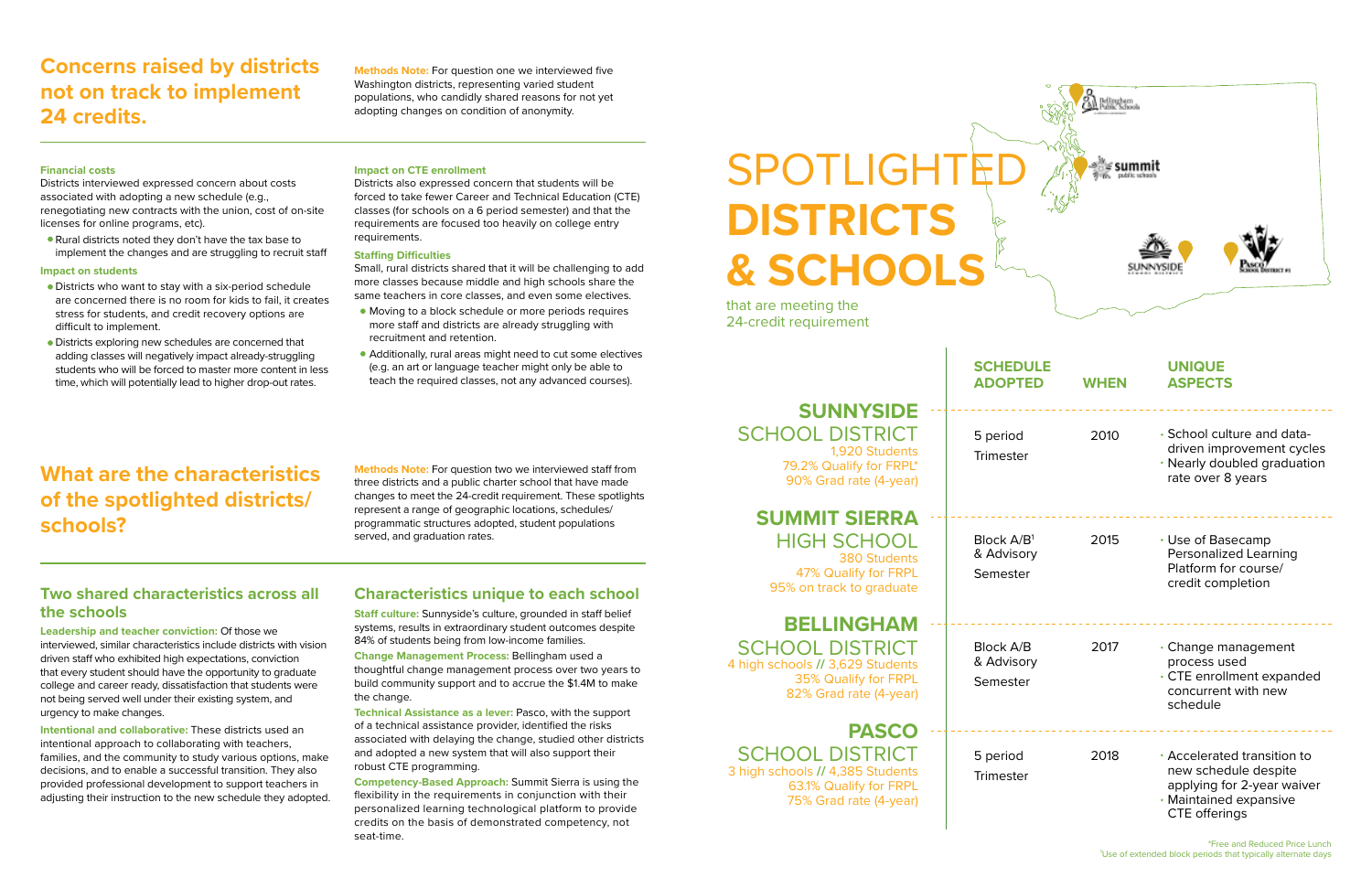# **SUNNYSIDE**  SCHOOL DISTRICT



**Extended time:** Extended the school day by one hour, extended class periods, and adopted a trimester system. Life skills: Every senior takes a senior capstone class that teaches skills like how to fill out a job application and how to pay taxes.

## **How did Sunnyside change to support college and career-ready graduation?**

## **Because of the shared conviction among staff, they've successfully implemented these structural changes that support the graduation requirements:**

Ryan Maxwell, Sunnyside's Principal since 2013, believes that Sunnyside's success enabling 90% of students to graduate meeting college-ready requirements lies not in any specific schedule adopted or tactics used, but in how all staff are grounded in the same conceptual framework for the school.

**Focus on college:** Added an advisory period with lessons centered around planning for college, and require all kids go to a college campus before they graduate. Increased college-in-the-high-school classes; over 100 students per grade take these or AP classes.

**Data systems:** These include an "All Hands on Deck" Color Identification Monitoring System to identify progress towards graduation (early warning system) and data-driven 45-day plans using multiple metrics.

1 Yakima Herald: [http://bit.ly/YakimaHeraldNoQuickFixes](http://www.yakimaherald.com/news/education/no-quick-fixes-principal-of-the-year-on-how-his/article_f14b439c-1606-11e8-aad7-3fdf31ef4065.html) 2 AWSP Videos: [http://bit.ly/AWSP24CreditVideo](http://www.awsp.org/professional-learning/video-workshops/24-credit-video-intro-landing/24-credit-video-workshop---3) <sup>3</sup> LEV Blog: [http://bit.ly/LEVPowerlesstoPowerful](https://educationvoters.org/2017/11/27/powerless-powerful/)

- **Implemented in 2010**
- **Five period trimester**
- **24 credits to graduate**

## **What results have they seen since changing their culture, programmatic framework and graduation expectations?**



The school received a \$5 million state grant in 2010 to make sweeping changes that included moving from semesters to trimesters, implementing new attendance and disciplinary policies, and creating more opportunities for personalized attention from teachers.<sup>1</sup>

In terms of graduation rates, Sunnyside has been among the top 5% of the highest-improving schools in the state for the past three years in terms of graduation rate for all students and subgroups. In addition, their staff retention rate is 97%.

> To hear directly from students at Sunnyside about their experience, view the video interviews by AWSP.<sup>2</sup> Learn more about how Sunnyside carried out their and to access the tools they used. $3$

# **How did Sunnyside shape their culture to support rigorous graduation requirements?**

#### **Hiring practices**

Principal Ryan Maxwell says that he hires teachers based on their core values; he believes that coaching can help them acquire the skills needed to improve their practice.

#### **Leadership philosophy**

"Any people in an organization… are a reflection of their leader. So here, when teachers fail in our building, we say 'It's because we didn't provide the support for them.' "

#### **Empowering staff as experts**

Professional Development time was replaced by Professional Learning Community time during which staff identify challenges and solutions from analyzing student-focused data. Staff review student failure rates every two weeks and use that information to drive where they target immediate interventions.

### **No excuses**

"I don't see poverty as a barrier, at least in Sunnyside. I can look at any of our students in the top 5 percent of our graduating classes every year, and a majority of those kids come from poverty. I know the research says it has an effect, but it's an excuse. We don't buy that here. We're almost all poverty."

Demonstrating new behaviors to change old beliefs



**GRAD RATE**

| 2008 | 49.5% |
|------|-------|
| 2009 | 49.7% |
| 2010 | 64.8% |
| 2011 | 70.9% |
| 2012 | 78.4% |
| 2013 | 85.1% |
| 2014 | 84.7% |
| 2015 | 89.2% |
| 2016 | 90.2% |

# **"I BELIEVE ALL STUDENTS CAN MEET STATE STANDARDS"**



"On the annual staff survey, staff are asked if they believe our students can meet state standards. The results have matched our graduation numbers almost exactly for the past 8 years. When teachers believe students can be successful, their behavior will match their belief."

They built a school culture focused on student learning by aligning *relational trust*, *academic press*, and *social support*, then adopted an action framework focused on systems, instruction, and data use.

## **How much did it cost?**

# **Want to learn more?**

holistic school transformation

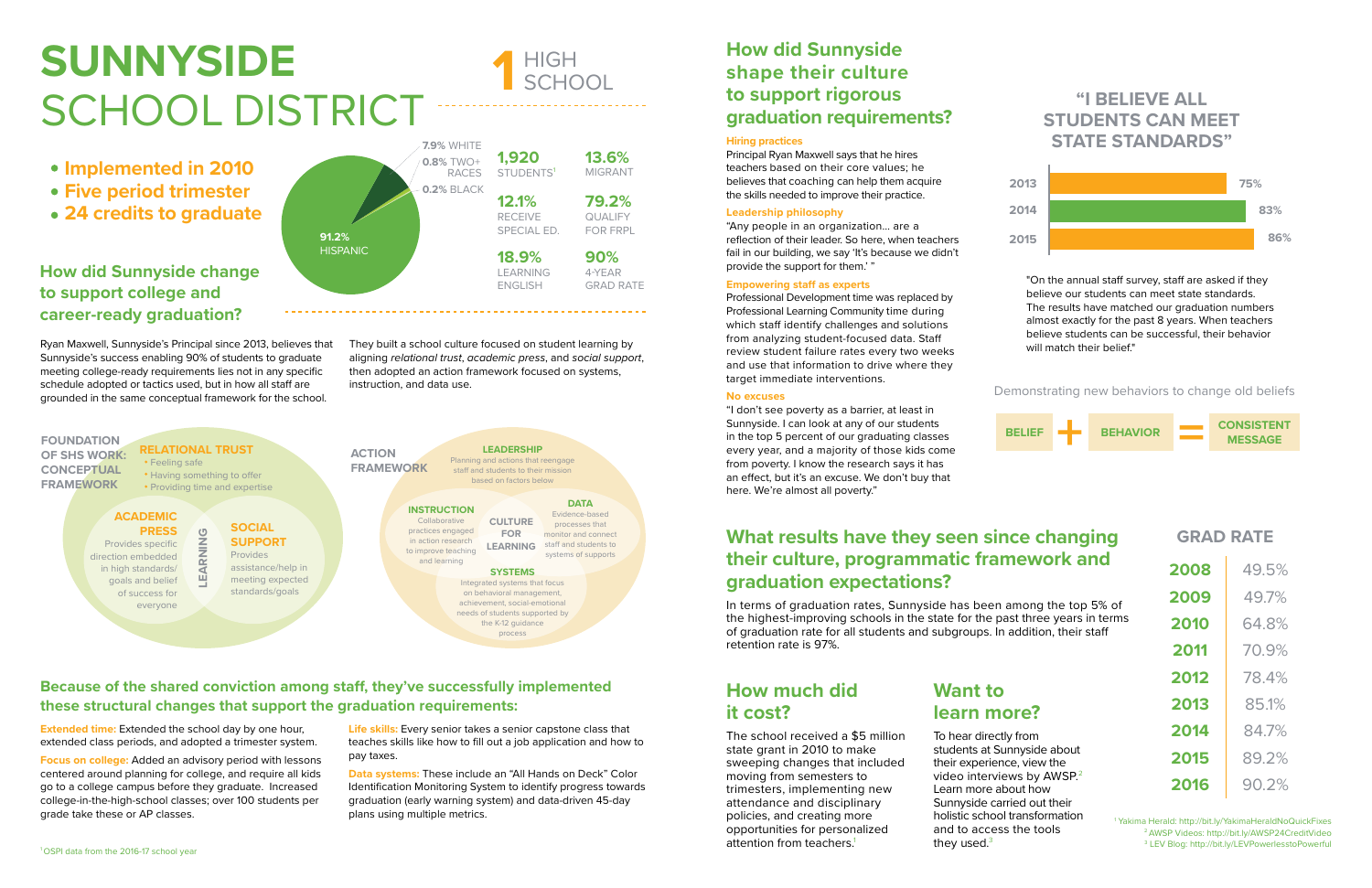# **SUMMIT SIERRA**  HIGH SCHOOL (SEATTLE)

# **Key characteristics**

Because of the mastery-based grading system, students never need to retake an entire class, they instead focus on the specific skills and content they didn't master. This can be done during the school year during advisory period or over the summer. As a result, typically 95% of students have passed all of their classes by August of each year to stay on track towards graduating on time.

- **Established in 2015**
- **College-ready track**
- **Daily advisory & 45 min intervention**

### **Mon. / Tues. / Thurs. / Fri.**

| 8:05 AM    | <b>Optional Breakfast</b> |  |
|------------|---------------------------|--|
| $8:20$ AM  | Mentor PLT / Advisory     |  |
| $9:25$ AM  | Passing                   |  |
| $9:30$ AM  | Class Block 1             |  |
| $10:55$ AM | Passing                   |  |
| 11:00 AM   | Class Block 2             |  |
| $12:25$ AM | Lunch                     |  |
| $1:00$ PM  | Class Block 3             |  |
| $2:25$ PM  | Passing                   |  |
| $2:30$ PM  | Summit Reads / Solves     |  |

**Wed.**

| $8:05$ AM  | <b>Rreakfast</b>                      |
|------------|---------------------------------------|
| $8:20$ AM  | All School Meeting                    |
| $9:05$ AM  | <b>Community Time</b>                 |
| $10:05$ AM | Mentor PLT /<br>Advisory              |
| 1:00 PM    | Optional Lunch or<br><b>Dismissal</b> |

## **Six Class Semester**

Students take six classes per semester in addition to their Personalized Learning Time (PLT) and Advisory.

## **90 min Teacher Prep Period**

Each teacher has a 90-minute prep period daily; it's largely used for planning curriculum differentiation based off the student mastery data continually available through Summit's personalized learning platform.

# **Staff expectations**

#### **What uncommon strategies are enabling 95% of Summit students to be on track to graduate in four years? What are the drawbacks of Summit's approach?**

"What makes our school effective is not just our schedule, the personalized learning platform, or the number of credits – it's also **the mindset that every teacher at this school has about our kids**. We believe every single one should have the opportunity to attend college, and **it's up to us** to ensure that's a choice they can make because we've prepared them." **— Aubree Gomez, 9th grade Math teacher** 

## **Personalized Learning Focus**

### **Mentor Teacher AA + Peer Group**

Every student has an assigned mentor teacher and peer group who they stay with all four years. Each mentor supports 18-20 kids whom they see daily and they have at least one 1:1 check-in with each student weekly.



One hour of advisory each day focuses on personalized academic growth and building students' habits of success, including self-advocacy and self-directed learning, and provides time for students to work on content.

## **Intervention Classes**

Students attend four 60 minute intervention classes each week to receive differentiated math and literacy instruction in small groups.



One hour of community time each week provides 9th and 10th graders with mentoring time and 11th and 12th graders with dedicated time for college readiness.



Regardless of what classes a student has taken prior to attending Summit, they begin a college-ready track in 9th grade. In addition, all students take 6 AP classes: Literature, Language and Composition, History, Government, Environmental Science, and Calculus. Most students also take AP Computer Science and some take AP Spanish.

None of the staff or students interviewed could identify drawbacks of Summit's personalized learning platform, the schedule, or other programmatic aspects tied to ensuring students graduate college-ready with 24 credits. However, students who've attended traditional public high schools noted that as a small school, Summit Sierra offers a limited number of electives (14) and extracurricular activities.

# **What schools and districts have adopted Summit's Learning platform in Washington?**

Unlike the other districts and schools we profiled, Summit Sierra did not need to make changes to an existing system to meet the 24-credit requirement. All of Summit network's schools were designed from the outset to prepare every student for college, and their first Washington school launched with a 2019 graduating class. Summit's first school launched in California in 2003, and the charter network



now has 11 schools with its expansion to Washington in 2015. Although the network has had much success - with 96% of students being accepted to at least one four-year college - they've continually evaluated and refined their model with a focus on supporting students in developing the self-direction and skills needed for college persistence.

**SCHEDULE** 

 $\Box$ m

> The Summit network's personalized learning platform, curriculum, and professional development is available at no cost to any district or school and more than 330 schools across 40 states are now using it.

platform visit their website.<sup>1</sup> Districts and school leaders



### "My courses are challenging, but what keeps me going is the **nonstop support I receive from teachers like my mentor**  Mr. Sobiek, who on the very first week of school made a trip to each of his mentees' homes, just to meet us, and learn how to best support us." **— Jalen Johnson, junior at Summit Sierra**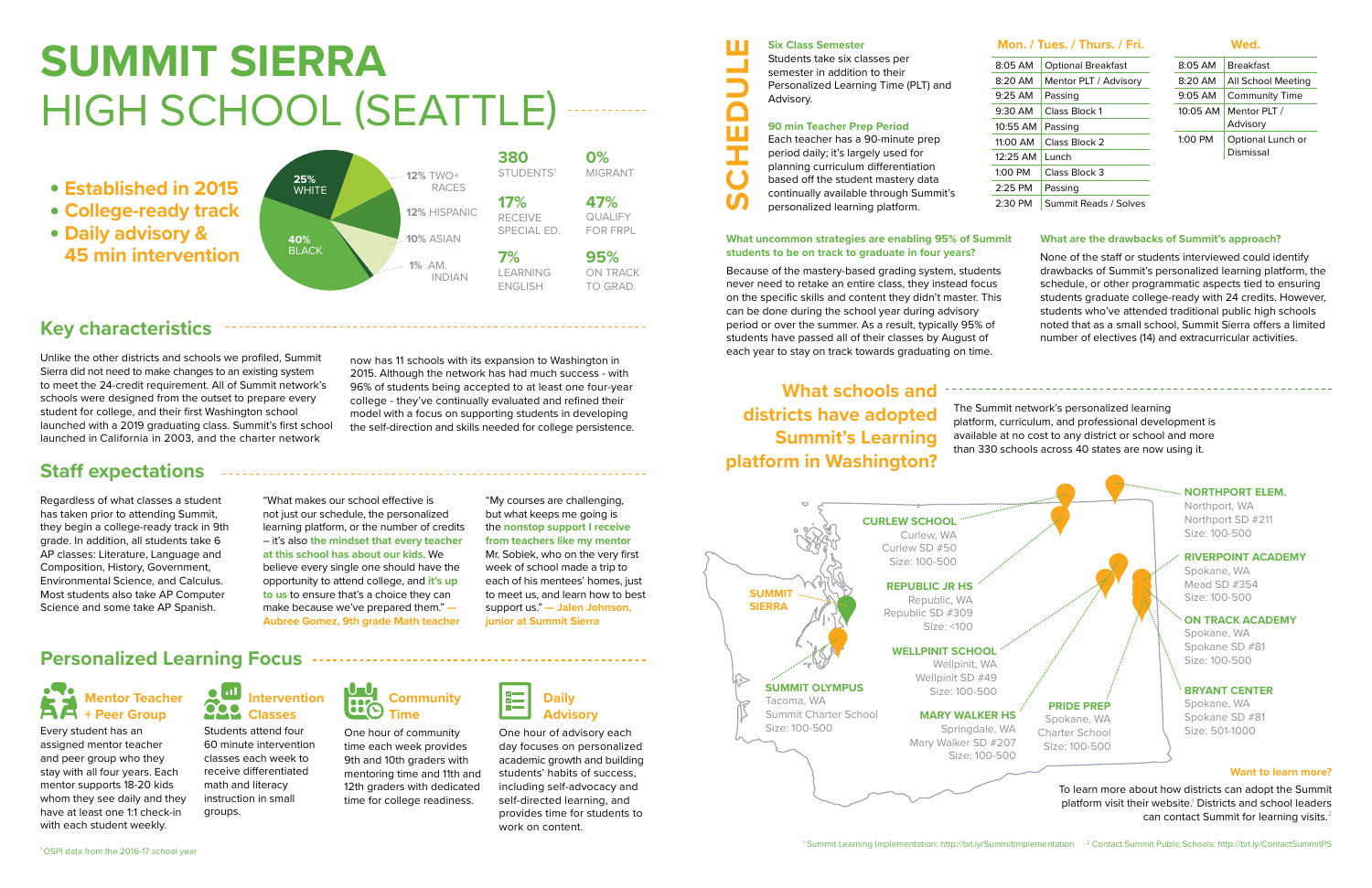**1.8%**  MIGRANT

**3,629**  STUDENTS<sup>1</sup>

 $4$  HIGH

**82%**  4-YEAR GRAD RATE

**35%** QUALIFY FOR FRPL

**13.6%**  RECEIVE SPECIAL ED.

**6.7%** LEARNING ENGLISH

# **BELLINGHAM**  SCHOOL DISTRICT

- **Implemented in 2017**
- **Block A/B**
- **Daily advisory**
- **24 credits [Class of 2018]**
- **30 credits [Class of 2021]**

# **What changes did Bellingham make to implement the 24-credit requirement and support college-ready graduation?**



Meeting the credit requirement was just one objective of a broader school redesign effort that included many changes:

Tripled the number of teen parent programs, created a truancy board for kids with chronic discipline issues, added Student Success Coordinators who connect struggling students with tutors, peer-to-peer supports, and more. Through the CTE program, juniors and seniors who are at risk of dropping out can get credits for the jobs they hold. $2$ 



**health**

**Increased options to help identify passions**

## **Real-world and career-aligned skill building**

## **Supports for building executive function**

# **Targeted support to meet individual student needs**

## **Community-driven approach, aligned with district's vision**

Consistent with the research on how much sleep teens need, high school start times were moved 45 minutes later: 8:30-3:15 p.m. and zero period blocks were eliminated.

Two more periods and an additional 15 minutes were added to the day. Students can take classes offered at any of the four high schools.

OOO **...** 

Among the 64 CTE courses offered are Aerospace, Drivers' Ed and a required freshman class in Technical Literacy.



Added an advisory class led by a certificated teacher who does a mini-lesson on executive function or study skills and provides homework support. Occurred 2x per week in 2017-18 and increased to daily in 2018-19.

The "Bellingham Promise," which is continually being re-evaluated, grounds all their efforts. Recently a 17<sup>th</sup> goal was added in 2018 on growing artisans and technicians.

## **FEEDBACK SURVEY**

#### **What do TEACHERS say about the changes?**

#### **Advantages**

- More prep time**:** Previously teachers taught 5 out of 6 periods. In the new system they teach 6 out of 8; the additional planning time is valuable
	- Opportunity to teach new electives: many teachers are energized by the opportunity to develop new classes in their content areas

Bellingham surveyed all students and teachers in March of 2018 for their feedback on the new schedule and shared the following themes. Feedback is also visible on the Superintendent's blog.<sup>1</sup>

#### **Disadvantages**

- Overall contact time with students is down by 12-15%
- AP teachers report it has required cutting out some content and tough trade-offs
- World language teachers miss having daily contact with students

## **What do STUDENTS say about the changes?**

### **Advantages**

- More class options, including the option to take classes at other high schools
- Additional time between classes allows for more preparation
- Mornings feel more relaxed and they get more sleep

## **Disadvantages**

- Some students took on more AP classes and felt burdened by the homework
- Sports and other activities now occur later in the evening, requiring facilities changes (adding lighting, more gym space)
- Some students feel the AP classes don't maintain the previous level of rigor as a result of lost lecture time

### **How has the new schedule impacted CTE opportunities?**



The percent of students participating in at least one CTE course jumped to 64% in 2017- 18, from 29% the preceding year, and includes new courses such as Aerospace Technology and "Living on Your Own." In addition, equity and access has improved, as visible in the proportionality snapshot. Proportionality reports are used by administrators and teachers to identify when student groups are proportionally over- or under- represented.

| After trying a schedule<br>with advisory twice a week<br>in 2017-18, the district<br>adopted daily advisory,<br>at the end of each day,<br>in 2018-19. This allows<br>for students to have daily<br>contact with their advisory<br>teacher around homework<br>help and keeping up to date,<br>and also help with early<br>dismissals for athletes to<br>attend sports competitions. |
|-------------------------------------------------------------------------------------------------------------------------------------------------------------------------------------------------------------------------------------------------------------------------------------------------------------------------------------------------------------------------------------|
|                                                                                                                                                                                                                                                                                                                                                                                     |

**How did the district manage the process of adopting a new schedule and program?**

#### **A + B Days**

#### **Advisory: Wed. + Thurs.**

| 8:30 AM                     | Period $1 & 5 - 90$ min                  |                             |         | 8:30 AM           | Period 1 & 5 - 80 min             |                     |
|-----------------------------|------------------------------------------|-----------------------------|---------|-------------------|-----------------------------------|---------------------|
| 9:55 AM                     | Passing/snack - 10 min                   |                             |         | 9:50 AM           | Advisory + announcements - 30 min |                     |
| 10:05 AM                    | Period 2 & $6 +$ announcements $-90$ min |                             |         | 10:20 AM          | Passing/snack                     |                     |
| 11:35 AM                    | First Lunch $-35$ min                    | Passing                     |         | $10:25$ AM        | Period $2 & 6 - 80$ min           |                     |
|                             |                                          | Periods 3A & 7A<br>— 45 min |         | 11:45 AM          | $1st$ Lunch $-35$ min             | Passing             |
|                             | Passing                                  |                             |         |                   |                                   |                     |
|                             |                                          |                             |         | Passing           | Periods $3A & 7A -$               |                     |
|                             |                                          | Second Lunch -              |         |                   | 40 min                            |                     |
| Periods $3 & 7 -$<br>90 min | 35 min                                   |                             |         | Periods $3 & 7 -$ | $2nd$ Lunch $-35$ min             |                     |
|                             | Passing                                  |                             |         |                   | Passing                           |                     |
|                             |                                          | Periods 3B & 7B             |         |                   | 85 min                            | Periods $3B & 7B -$ |
|                             |                                          | $-40$ min                   |         |                   |                                   | 40 min              |
| 1:45 PM                     | Passing                                  |                             |         | 1:50 PM           | Passing                           |                     |
| 1:50 PM                     | Periods $4 & 8 - 85$ min                 |                             |         | 1:55 PM           | Periods $4 & 8 - 80$ min          |                     |
| 3:15 PM                     | Dismissal                                |                             |         |                   |                                   |                     |
|                             |                                          |                             | 3:15 PM | Dismissal         |                                   |                     |

The district spent two years saving \$1.4M to be able to expand the instructional day by 15 minutes and implement the new schedule



## **What was the impact on the budget?**

8:30 AM Period 1 &

Bellingham took an intentional approach to engaging a broad range of stakeholders over two years. They brought together all stakeholders under the direction of a veteran (retired) senior administrator who oversaw the process for a full year: Visit the BPS website for details of the process and meeting minutes.2 They also studied a variety of systems and schedules and did site visits to districts. Finally Superintendent Baker's blog provided an important forum for communication with the community and opportunity to vet ideas. 3

### in 2017-18. This includes costs associated with staff, instructional materials, and equipment.<sup>4</sup> More information available at [bellinghamschools.org](http://bellinghamschools.org).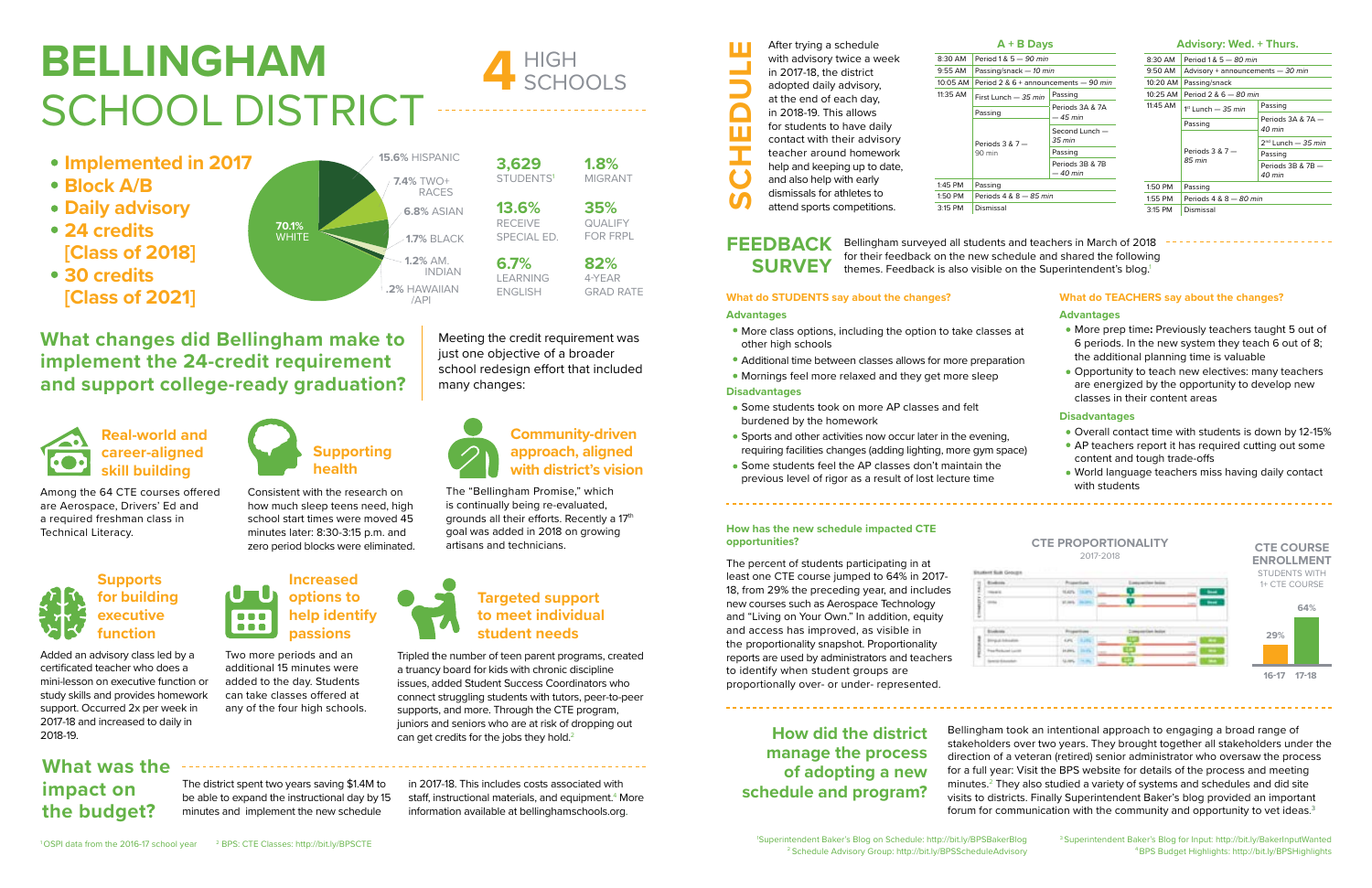- CTE is comprised of four major occupational areas: Agriculture Science, Business and Marketing Education, Family and Consumer Sciences Education, and Technology Education. They have 26 equivalent courses, where students receive credit both for a core-course (e.g. math, art) and for CTE.
- **Pasco's existing CTE framework was helpful for the entire** process of moving to a trimester; teachers have had to zero in on their standards and outcomes in a manner that is similar to how their CTE program has always functioned.

**•** They've planned the changes associated with the 24-credit requirement in two phases: the first being the adoption of the new schedule in 2018-19, and the second phase to expand connections to CTE and career and vocational opportunities in the region. In the second phase, they will explore and define a range of career pathways for kids in conjunction with partners and identify the additional coursework that needs to be added. They are aiming for a total of 10 new career pathways over 5 years.

dded 10 minutes to the school day and switched to a 60 day, 5-period trimester to eliminate time lost in passing periods

# **PASCO** SCHOOL DISTRICT

HIGH

# **Why did Pasco decide to make changes in 2018 to meet the 24-credit requirement despite having a waiver to delay?**

udents will be able to earn 7.5 edits each year, instead of 6



- **Implemented in 2018**
- **Five period trimester**
- **Credit recovery options**
- **24 credits [Class of 2021]**

**What was Pasco's process for identifying the changes they should make?** 

## **What were some of the challenges and how did Pasco overcome them?**

# **What schedule and changes did Pasco adopt, and why?**

# **How is Pasco supporting teachers in making the transition?**

# **How are the changes designed to maintain Pasco's robust CTE programming — and to expand it?**

Under the new schedule Pasco offers 71 unique career and college ready courses across all the high schools and the Tri-Tech Skills Center.

Because Pasco has the two largest comprehensive high schools in the state, they decided a block schedule would not be feasible.

**• They offer zero and 6<sup>th</sup> periods for band, athletics and intervention** 

- Pulled together a large stakeholder Created projections related to various scheduling models and evaluated the pros and cons of each.
	- Solicited community input through two community forums — one in English and one in Spanish.
	- Conducted site visits to districts including Kelso, Sunnyside, and Bellingham. "Those districts were candid in sharing what they learned along the way; the most helpful advice we heard was to stay focused on our data on the projected impact on students — and to be willing to try new things as we went along."

In 2016, Suzanne Hall, Pasco's Executive Director of Curriculum & Professional Development, reached out to Education Northwest<sup>2</sup>, one of the 10 Regional Education Labs in the U.S. that

Added 25 minutes of advisory intervention and post-HS planning, 4 days/week



Created 28 new courses, such as Sports Literature, Medical Chemistry, and Nuclear and Radiation Science

Added flexible course options such as online and competency-based courses.

Pasco, like one-third of Washington districts, applied for a two-year waiver from the 24-credit requirement. However, after conducting a projection of outcomes if staying on a 6-period day in a semester system – and discovering that on-time graduation would be cut by 50%, with a disproportionately negative impact on under-achieving students — they decided

- Each teacher had 24 additional hours to collaboratively develop and revise courses, trimester-based curriculum, and pacing guides. In addition, professional development throughout the year during early release days and tier days focused on the trimester transition.
- **Professional development focused on teaching in longer** periods, in a trimester-based system. Instructional coaches continue to guide PLC work focused on ensuring students achieve proficiency on identified priority standards.
- Teachers meet in PLC teams weekly to analyze data and identify students in need of interventions and extensions. The advisory cohort model provides "walk-to-learn" RTI time 3 days per week.

to make changes on an accelerated timeline. Although the timing for taking on a big change felt daunting, given that it was just one year after a strike by the teacher's union and in the midst of a superintendent search, they felt they simply could not wait.

- **\$190K for curriculum development and** materials for the new class offerings although many of the new classes used existing materials.
- **\$86K** for the technical assistance to do the visioning and planning, as well as to manage the community engagement process and events.

**0.1%** AM. INDIAN **0.2%** HAWAIIAN / API **1.6%** BLACK **72% MHILE** 2.4% TWO+<br>HISPANIC **2.4% TWO+** RACES **1.3%** ASIAN **22.3% 11.6%**<br>**2.4% TWO+** RECEIVE

group composed of teachers,

administrators, and students that created a vision statement, guiding principles, and articulation of what they wanted as a transforming experience for kids, with a focus on their highest need students first. **• Formed a steering committee composed** of teams from each of the high schools, who identified the major changes and schedules they should consider.

provides technical assistance to school districts. With Ed Northwest's support, they:

At one point there was disagreement among stakeholders related to proposed scheduling changes and implications for staff contracts. They sought advice from other districts that

had navigated similar situations and ultimately they were able to move forward, in large part due to positive relationships between key administrators and members of the workforce.

# **SCHEDULE**

SLIGHT VARIATIONS EXIST ACROSS HIGH SCHOOLS

| $7.45$ AM         | $1st$ Block             |
|-------------------|-------------------------|
| 8:50 AM           | Passing                 |
| 8:56 AM           | Intervention / Advisory |
| $9.21 \text{ AM}$ | Passing                 |
| $9:27$ AM         | 2 <sup>nd</sup> Block   |
| $10:32$ AM        | Passing                 |
| $10:38$ AM        | 3 <sup>rd</sup> Block   |
| $11.43$ AM        | Lunch                   |
| 12:13 PM          | Passing                 |
| 12:19 PM          | 4 <sup>th</sup> Block   |
| $1.24$ PM         | Passing                 |
| 1:30 PM           | $5th$ Block             |
| 2:35 PM           | Dismissal               |

| ulu Fast |          |
|----------|----------|
|          | Ас<br>5- |





| Stι                   |
|-----------------------|
| ab                    |
| $\mathsf{cr}\epsilon$ |
|                       |

## **How much did the changes cost?**

Costs associated with the changes were limited; there were none associated with staffing.

The main costs were:

#### RECEIVE SPECIAL ED. **7.6%**  MIGRANT **5,239**  STUDENTS<sup>1</sup> **21.3%** LEARNING ENGLISH **73.6%**  4-YEAR GRAD RATE **64.9%** QUALIFY FOR FRPL

**3**

SCHOOLS